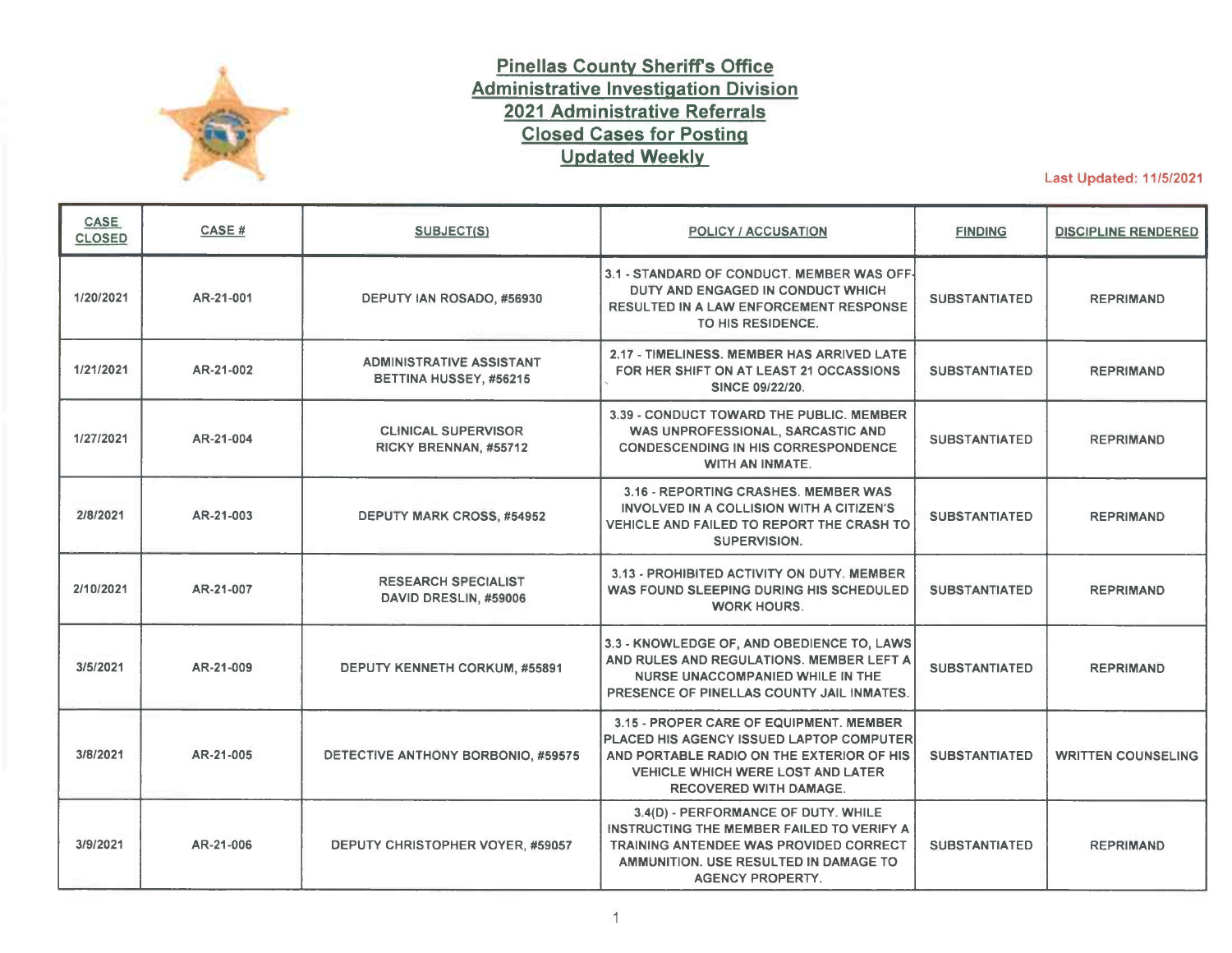| CASE<br><b>CLOSED</b> | CASE#     | SUBJECT(S)                                                                   | <b>POLICY / ACCUSATION</b>                                                                                                                                 | <b>FINDING</b>       | <b>DISCIPLINE RENDERED</b> |
|-----------------------|-----------|------------------------------------------------------------------------------|------------------------------------------------------------------------------------------------------------------------------------------------------------|----------------------|----------------------------|
| 3/9/2021              | AR-21-008 | <b>CHILD PROTECTION INVESTIGATOR</b><br>NICOLE STANLEY, #60105               | 3.4(D) - PERFORMANCE OF DUTY. MEMBER<br><b>FAILED TO COMPLETE CASE RELATED</b><br>DOCUMENTATION WITHIN TIMEFRAMES<br><b>ESTABLISHED BY POLICY.</b>         | <b>SUBSTANTIATED</b> | <b>REPRIMAND</b>           |
| 3/12/2021             | AR-21-010 | <b>FAMILY SUPPORT SERVICES WORKER</b><br>DEANNA HOBSON, #60178               | 3.3 - KNOWLEDGE OF, AND OBEDIENCE TO, LAWS<br>AND RULES AND REGULATIONS. MEMBER<br><b>CONDUCTED AN UNAUTHORIZED COMPUTER</b><br>INQUIRY.                   | <b>SUBSTANTIATED</b> | <b>WRITTEN COUNSELING</b>  |
| 3/15/2021             | AR-21-016 | <b>CORPORAL GILBERTO PEREZ, #57156</b>                                       | 3.3 - KNOWLEDGE OF, AND OBEDIENCE TO, LAWS<br>AND RULES AND REGULATIONS. MEMBER<br><b>ACCIDENTALLY DISCHARGED HIS ELECTRONIC</b><br><b>CONTROL WEAPON.</b> | <b>SUBSTANTIATED</b> | <b>WRITTEN COUNSELING</b>  |
| 3/22/2021             | AR-21-015 | DEPUTY JOSEPH ROBINSON, #58520                                               | 2.17 - TIMELINESS, MEMBER HAS ARRIVED LATE<br>FOR HIS SHIFT ON SIX OCCASIONS SINCE 10/15/20                                                                | <b>SUBSTANTIATED</b> | <b>REPRIMAND</b>           |
| 3/25/2021             | AR-21-014 | DEPUTY JAMES WILHELM, #56466                                                 | 3.3 - KNOWLEDGE OF, AND OBEDIENCE TO, LAWS<br>AND RULES AND REGULATIONS. MEMBER<br><b>ACCIDENTALLY DISCHARGED HIS ELECTRONIC</b><br><b>CONTROL WEAPON.</b> | <b>SUBSTANTIATED</b> | <b>WRITTEN COUNSELING</b>  |
| 3/26/2021             | AR-21-013 | <b>LICENSED PRACTICAL NURSE</b><br>JANIS MCKIEL, #59672                      | 3.4(D) - PERFORMANCE OF DUTY. MEMBER<br>FAILED TO RESPOND TO AN INMATE MEDICAL<br><b>COMPLAINT REPORTED BY A DETENTION</b><br>DEPUTY.                      | <b>SUBSTANTIATED</b> | <b>REPRIMAND</b>           |
| 3/29/2021             | AR-21-017 | <b>CORPORAL SHAWN BRINSON, #58505</b><br><b>DEPUTY EUGENE SNITKO, #58643</b> | 3.31(D) - FAILING TO SUBMIT PROPERLY WRITTEN<br>REPORTS. MEMBERS FAILED TO DOCUMENT<br>THEIR INVOLVEMENT IN AN INCIDENT WITH AN<br><b>INMATE.</b>          | <b>SUBSTANTIATED</b> | <b>REPRIMAND</b>           |
| 3/31/2021             | AR-21-018 | DETECTIVE DENNIS CURTIN, #58373                                              | 3.15 - PROPER CARE OF EQUIPMENT. MEMBER<br><b>LOST HIS AGENCY ISSUED ELECTRONIC</b><br><b>CONTROL WEAPON.</b>                                              | <b>SUBSTANTIATED</b> | <b>WRITTEN COUNSELING</b>  |
| 4/1/2021              | AR-21-012 | <b>LICENSED PRACTICAL NURSE</b><br>REGINALD JOSEPH, #58131                   | 3.4(D) - PERFORMANCE OF DUTY. MEMBER<br><b>FAILED TO FOLLOW ESTABLISHED PROCEDURES</b><br>WHILE ADDRESSING A PATIENT'S MEDICAL<br><b>COMPLAINT.</b>        | <b>SUBSTANTIATED</b> | <b>WRITTEN COUNSELING</b>  |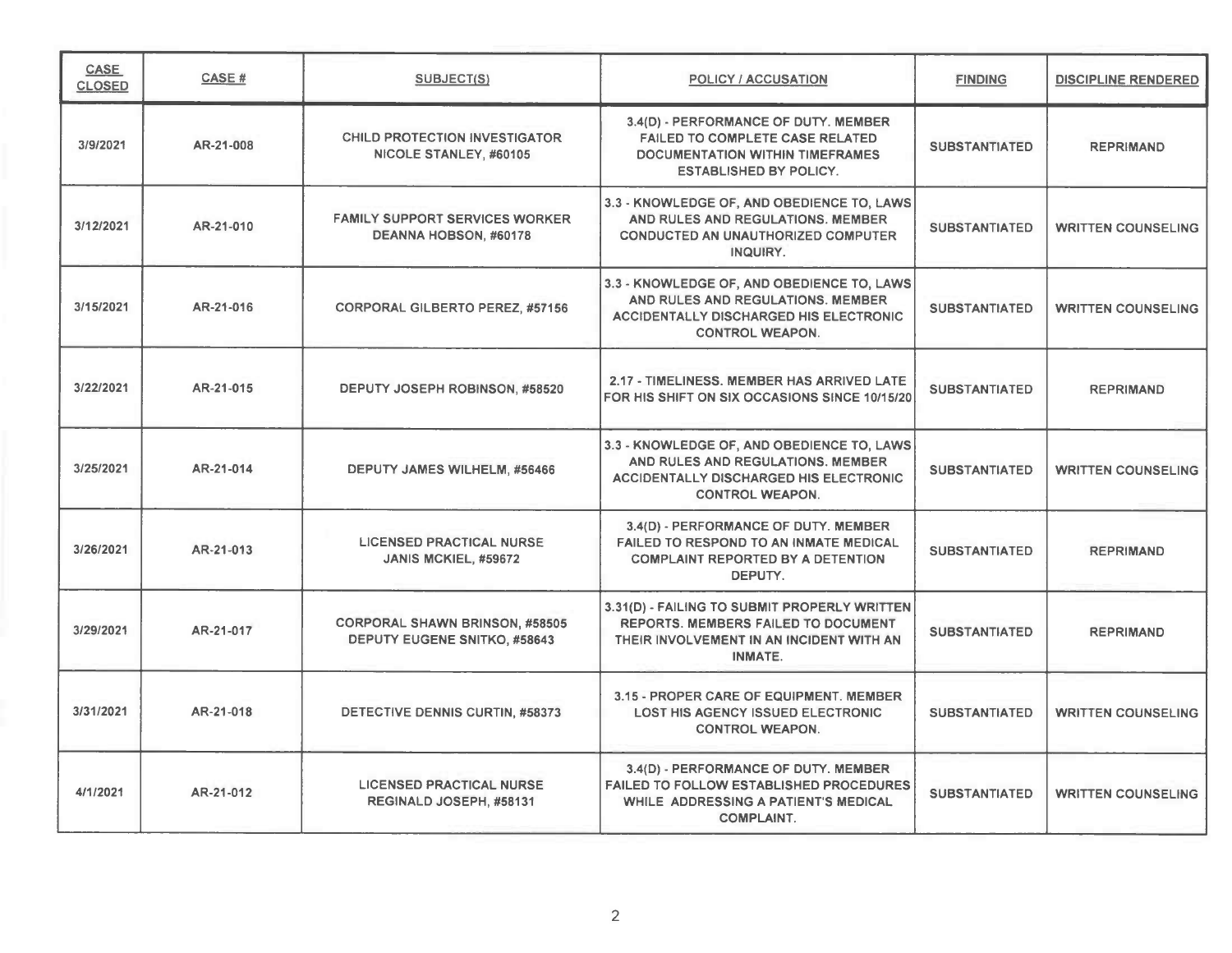| CASE<br><b>CLOSED</b> | CASE#     | <b>SUBJECT(S)</b>                                                             | POLICY / ACCUSATION                                                                                                                                                                        | <b>FINDING</b>       | <b>DISCIPLINE RENDERED</b> |
|-----------------------|-----------|-------------------------------------------------------------------------------|--------------------------------------------------------------------------------------------------------------------------------------------------------------------------------------------|----------------------|----------------------------|
| 4/29/2021             | AR-21-023 | <b>CORPORAL THOMAS CASSIDY, #58636</b><br>DEPUTY HUNTER STOUT, #60156         | 3.4(D) - PERFORMANCE OF DUTY. MEMBERS DID<br>NOT AUTHOR A WRITTEN REPORT OR NOTIFY<br><b>CHAIN OF COMMAND OF INMATE FIGHT.</b>                                                             | <b>SUBSTANTIATED</b> | <b>REPRIMAND</b>           |
| 5/3/2021              | AR-21-019 | <b>LICENSED PRACTICAL NURSE</b><br>ALANNA SPINACI, #60378                     | 3.39 - CONDUCT TOWARD THE PUBLIC. MEMBER<br>ENGAGED IN A VERBAL ARGUMENT WITH AN<br>INMATE AND CALLED THE INMATE A PROFANE<br>NAME.                                                        | <b>SUBSTANTIATED</b> | <b>WRITTEN COUNSELING</b>  |
| 5/3/2021              | AR-21-022 | DEPUTY HERBERT PORRATA, #60304                                                | 3.3 - KNOWLEDGE OF, AND OBEDIENCE TO, LAWS<br>AND RULES AND REGULATIONS. MEMBER<br><b>ACCIDENTALLY DISCHARGED HIS ELECTRONIC</b><br><b>CONTROL WEAPON.</b>                                 | <b>SUBSTANTIATED</b> | <b>WRITTEN COUNSELING</b>  |
| 5/13/2021             | AR-21-011 | <b>LICENSED PRACTICAL NURSE</b><br>JANE DESANTO, #56255                       | 3.4(D) - PERFORMANCE OF DUTY. MEMBER<br>ALLOWED AN INMATE COMPLAINANING OF A<br><b>MEDICAL CONCERN TO REMAIN IN THEIR</b><br><b>CURRENT HOUSING.</b>                                       | <b>SUBSTANTIATED</b> | <b>WRITTEN COUNSELING</b>  |
| 5/14/2021             | AR-21-020 | <b>SERGEANT JAMES ARNTZ, #55450</b>                                           | 3.31(F) - FAILURE TO PROPERLY SUPERVISE.<br>MEMBER FAILED TO PROPERLY SUPERVISE A<br>SUBORDINATE MEMBER WHO ENGAGED IN THE<br>PURSUIT OF A VEHICLE.                                        | <b>SUBSTANTIATED</b> | <b>REPRIMAND</b>           |
| 5/17/2021             | AR-21-025 | <b>DEPUTY CARLOS PURCHADES, #60154</b>                                        | 3.15 - PROPER CARE OF EQUIPMENT. MEMBER<br>FAILED TO SECURE HIS PERSONALLY OWNED<br>VEHICLE, RESULTING IN THE THEFT OF HIS<br><b>AGENCY CREDENTIALS.</b>                                   | <b>SUBSTANTIATED</b> | <b>WRITTEN COUNSELING</b>  |
| 5/25/2021             | AR-21-021 | DEPUTY JONATHAN MCMANIS, #56128                                               | 3.1 - STANDARD OF CONDUCT. MEMBER MADE<br><b>INAPPROPRIATE COMMENTS WHILE ATTENDING</b><br><b>TRAINING.</b>                                                                                | <b>SUBSTANTIATED</b> | <b>REPRIMAND</b>           |
| 6/1/2021              | AR-21-028 | <b>SERGEANT JAMES BRUECHNER, #54400</b>                                       | 3.31(F) - FAILURE TO PROPERLY SUPERVISE.<br>MEMBER FAILED TO PROPERLY SUPERVISE A<br>SUBORDINATE MEMBER, WHICH RESULTED IN A<br><b>CRIMINAL INVESTIGATION BEING HANDLED</b><br>IMPROPERLY. | <b>SUBSTANTIATED</b> | <b>REPRIMAND</b>           |
| 6/2/2021              | AR-21-029 | <b>JUVENILE ELECTRONIC MONITORING</b><br><b>SPECIALIST PAUL HICKS, #56223</b> | 3.4(D) - PERFORMANCE OF DUTY. MEMBER WAS<br>SARCASTIC AND DEFIANT TOWARD AN<br>ASSISTANT STATE ATTORNEY DURING TRIAL<br><b>PREPARATIONS.</b>                                               | <b>SUBSTANTIATED</b> | <b>WRITTEN COUNSELING</b>  |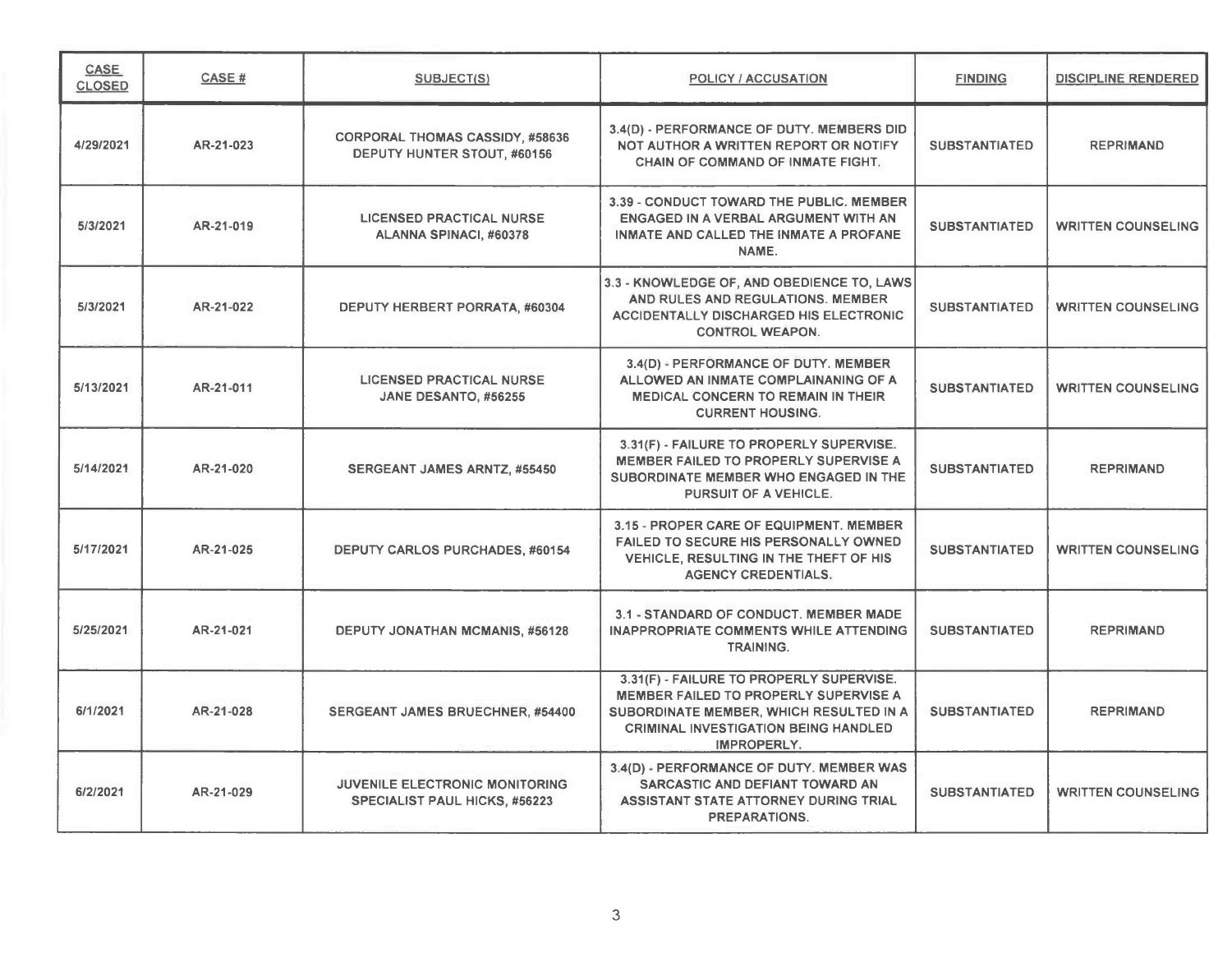| CASE<br><b>CLOSED</b> | <b>CASE#</b> | <b>SUBJECT(S)</b>                                                    | <b>POLICY / ACCUSATION</b>                                                                                                                                           | <b>FINDING</b>       | <b>DISCIPLINE RENDERED</b> |
|-----------------------|--------------|----------------------------------------------------------------------|----------------------------------------------------------------------------------------------------------------------------------------------------------------------|----------------------|----------------------------|
| 6/2/2021              | AR-21-030    | <b>CORPORAL KEVIN FEY, #58326</b>                                    | 3.3 - KNOWLEDGE OF, AND OBEDIENCE TO, LAWS<br>AND RULES AND REGULATIONS. MEMBER<br>ACCIDENTALLY DISCHARGED HIS ELECTRONIC<br><b>CONTROL WEAPON.</b>                  | <b>SUBSTANTIATED</b> | <b>WRITTEN COUNSELING</b>  |
| 6/4/2021              | AR-21-024    | <b>DEPUTY NICHOLAS VEGA, #59647</b>                                  | 3.15 - PROPER CARE OF EQUIPMENT. MEMBER<br>LEFT HIS AGENCY ISSUED RIFLE UNSECURED IN<br>THE PASSENGER COMPARTMENT OF HIS<br><b>VEHICLE, WHICH WAS UNLOCKED.</b>      | <b>SUBSTANTIATED</b> | <b>REPRIMAND</b>           |
| 6/8/2021              | AR-21-027    | <b>PROBATION SUPERVISOR</b><br><b>DESIREE BRITT-ANDERSON, #57446</b> | 3.4(D) - PERFORMANCE OF DUTY. MEMBER<br>FAILED TO TAKE FOLLOW-UP ACTION OR NOTIFY<br>HER SUPERVISION OF AN OVERSIGHT ERROR<br><b>DISCOVERED DURING A CASE AUDIT.</b> | <b>SUBSTANTIATED</b> | <b>REPRIMAND</b>           |
| 6/1/2021              | AR-21-026    | <b>DEPUTY CLAY SAUNDERS, #55790</b>                                  | 3.19 - CARE, CUSTODY, AND CONTROL OF<br>PROPERTY / EVIDENCE. MEMBER FAILED TO<br>PROPERLY SUBMIT EVIDENCE COLLECTED<br>DURING A VEHICLE BURGLARY INVESTIGATION.      | <b>SUBSTANTIATED</b> | <b>WRITTEN COUNSELING</b>  |
| 6/21/2021             | AR-21-031    | DEPUTY BRIAN BEELER, #59216                                          | 3.15 - PROPER CARE OF EQUIPMENT, MEMBER<br><b>LOST HIS AGENCY CREDENTIALS AND BUILDING</b><br><b>ACCESS CARD.</b>                                                    | <b>UNFOUNDED</b>     | N/A                        |
| 6/25/2021             | AR-21-033    | DEPUTY CATHERINE FEDELE, #59038                                      | 3.3 - KNOWLEDGE OF, AND OBEDIENCE TO, LAWS<br>AND RULES AND REGULATIONS. MEMBER<br><b>ACCIDENTALLY DISCHARGED HER ELECTRONIC</b><br><b>CONTROL WEAPON.</b>           | <b>SUBSTANTIATED</b> | <b>WRITTEN COUNSELING</b>  |
| 6/25/2021             | AR-21-036    | DEPUTY STEPHANIE MANN, #56187                                        | 3.39 - CONDUCT TOWARD THE PUBLIC, MEMBER<br>BEGAN AN UNWANTED, PERSONAL<br><b>CONVERSATION WITH AN INMATE.</b>                                                       | <b>SUBSTANTIATED</b> | <b>REPRIMAND</b>           |
| 6/29/2021             | AR-21-035    | <b>MEDICAL DIRECTOR KEVIN KYLE, #58893</b>                           | 3.1 - STANDARD OF CONDUCT. MEMBER WAS<br>RUDE AND CONDESCENDING TOWARD AN<br>APPLICANT.                                                                              | <b>SUBSTANTIATED</b> | <b>REPRIMAND</b>           |
| 7/7/2021              | AR-21-032    | <b>INMATE RECORDS SPECIALIST III</b><br>MARLIN RIVERA-PEREZ, #59262  | 3.4(D) - PERFORMANCE OF DUTY. MEMBER<br><b>FAILED TO VERIFY A COURT ORDERED</b><br><b>CUSTODIAN WAS PRESENT PRIOR TO THE</b><br><b>RELEASE OF AN INMATE.</b>         | <b>SUBSTANTIATED</b> | <b>REPRIMAND</b>           |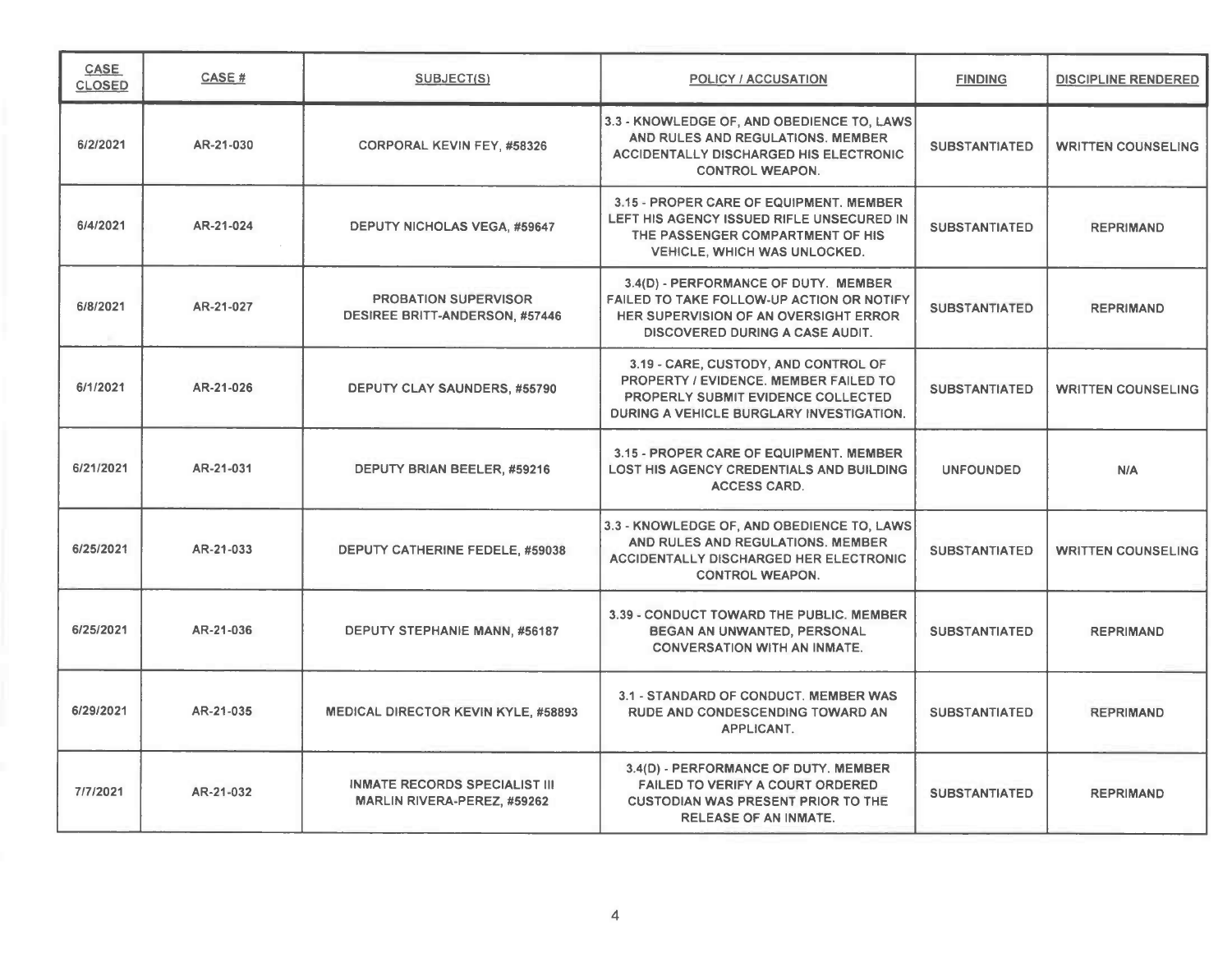| <b>CASE</b><br><b>CLOSED</b> | CASE #    | <b>SUBJECT(S)</b>                                                                                                                                  | <b>POLICY / ACCUSATION</b>                                                                                                                                                                                                              | <b>FINDING</b>       | <b>DISCIPLINE RENDERED</b> |
|------------------------------|-----------|----------------------------------------------------------------------------------------------------------------------------------------------------|-----------------------------------------------------------------------------------------------------------------------------------------------------------------------------------------------------------------------------------------|----------------------|----------------------------|
| 7/12/2021                    | AR-21-034 | LIEUTENANT THOMAS MONTGOMERY, #54581<br>LIEUTENANT WILLIAM BYRD, #54118<br>SERGEANT CHAD MCINTYRE, #56081<br><b>SERGEANT LONNIE REDMON, #56592</b> | 3.31(F) - FAILURE TO PROPERLY SUPERVISE.<br><b>MEMBERS TOOK NO SUPERVISORY ACTION TO</b><br>TERMINATE AN UNAUTHORIZED PURSUIT.                                                                                                          | <b>SUBSTANTIATED</b> | <b>REPRIMAND X4</b>        |
| 8/2/2021                     | AR-21-038 | <b>CORPORAL SCOTT COLLINS, #55688</b>                                                                                                              | 3.4(D) - PERFORMANCE OF DUTY. MEMBER<br>ALLOWED A HANDCUFFED JUVENILE TO<br>TEMPORARILY ESCAPE FROM HIS CUSTODY.                                                                                                                        | <b>SUBSTANTIATED</b> | <b>REPRIMAND</b>           |
| 8/9/2021                     | AR-21-037 | <b>INMATE RECORDS SPECIALIST III</b><br><b>KAREN KUNZ, #57593</b>                                                                                  | 3.4(D) - PERFORMANCE OF DUTY. MEMBER<br>FAILED TO TAKE ACTION ON A TELETYPE<br>RELEASING AN OUT OF STATE HOLD ON AN<br>INMATE. THE ERROR RESULTED IN A NINE AND A<br><b>HALF HOUR OVERSTAY.</b>                                         | <b>SUBSTANTIATED</b> | <b>REPRIMAND</b>           |
| 8/9/2021                     | AR-21-040 | <b>INMATE RECORDS SPECIALIST III</b><br>EDITH PATRICK, #58099                                                                                      | 3.4(D) - PERFORMANCE OF DUTY. MEMBER<br>INACCURATELY COMPLETED THE BOOKING<br><b>VERIFICATION PROCESS ON AN INMATE WHICH</b><br><b>RESULTED IN AN ERRONEOUS RELEASE.</b>                                                                | <b>SUBSTANTIATED</b> | <b>WRITTEN COUNSELING</b>  |
| 8/9/2021                     | AR-21-045 | DEPUTY JACK SKIPPER, #59173                                                                                                                        | 3.3 - KNOWLEDGE OF, AND OBEDIENCE TO, LAWS<br>AND RULES AND REGULATIONS. MEMBER<br><b>ACCIDENTALLY DISCHARGED HIS ELECTRONIC</b><br><b>CONTROL WEAPON.</b>                                                                              | <b>SUBSTANTIATED</b> | <b>WRITTEN COUNSELING</b>  |
| 8/10/2021                    | AR-21-041 | <b>INMATE RECORDS SPECIALIST III</b><br><b>ANTOINETTE GUGLIOTA, #54151</b>                                                                         | 3.4(D) - PERFORMANCE OF DUTY. MEMBER<br>FAILED TO RECOGNIZE AN INMATE HAD AN<br>ACTIVE PROBABLE CAUSE AFFIDAVIT FOR THEIR<br>ARREST, WHICH RESULTED IN AN ERRONEOUS<br><b>RELEASE.</b>                                                  | <b>SUBSTANTIATED</b> | <b>REPRIMAND</b>           |
| 8/10/2021                    | AR-21-044 | <b>CLINICAL SUPERVISOR</b><br>VALERIE PHILLIPS, #58451                                                                                             | 3.4(A) - PERFORMANCE OF DUTY. MEMBER<br><b>REFUSED TO ASSIST DETENTION AND</b><br><b>CORRECTIONS STAFF WITH THE BATHING OF AN</b><br><b>INMATE.</b>                                                                                     | <b>SUBSTANTIATED</b> | <b>REPRIMAND</b>           |
| 8/12/2021                    | AR-21-042 | SERGEANT JOHN WAUGH, #55220                                                                                                                        | 3.4(D) - PERFORMANCE OF DUTY. MEMBER<br>IMPROPERLY DIRECTED A SUBORDINATE TO<br>REFER CRIMINAL CHARGES TO THE STATE<br>ATTORNEY'S OFFICE IN LIEU OF A PHYSICAL<br>ARREST, AFTER PROBABLE CAUSE HAD BEEN<br>DEVELOPED FOR CHILD NEGLECT. | <b>SUBSTANTIATED</b> | <b>REPRIMAND</b>           |
| 8/27/2021                    | AR-21-047 | DEPUTY LEVI BLAKE, #59881                                                                                                                          | 3.4(D) - PERFORMANCE OF DUTY. MEMBER<br>FAILED TO APPEAR FOR A VIDEO DEPOSITION<br>FOR WHICH HE WAS SUBPOENAED TO ATTEND.<br>ADDITIONALLY, MEMBER AUTHORED SIX<br><b>REPORTS WHICH CONTAINED CRITICAL ERRORS.</b>                       | <b>SUBSTANTIATED</b> | <b>WRITTEN COUNSELING</b>  |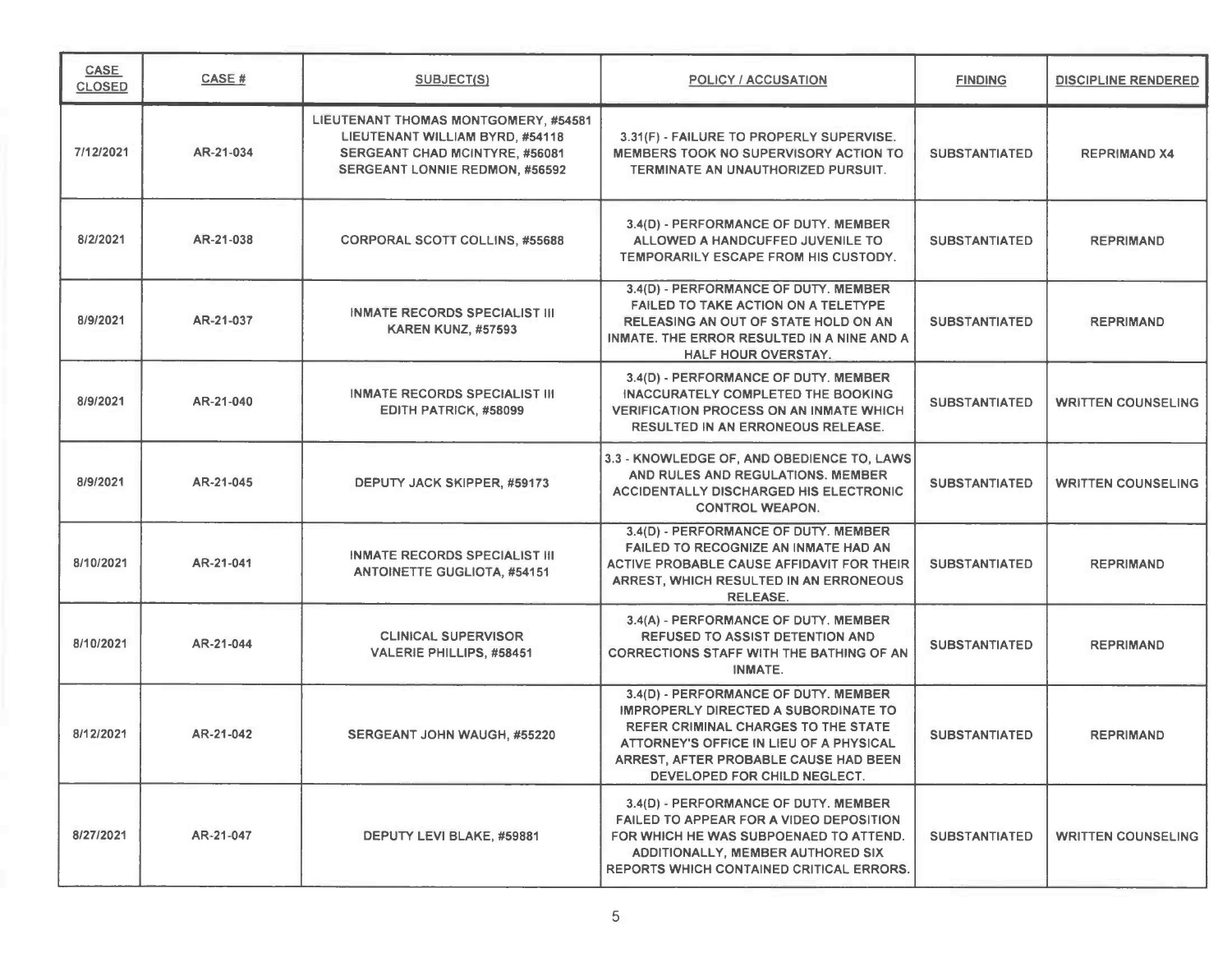| <b>CASE</b><br><b>CLOSED</b> | CASE#     | <b>SUBJECT(S)</b>                                                   | <b>POLICY / ACCUSATION</b>                                                                                                                                                                                                                 | <b>FINDING</b>       | <b>DISCIPLINE RENDERED</b> |
|------------------------------|-----------|---------------------------------------------------------------------|--------------------------------------------------------------------------------------------------------------------------------------------------------------------------------------------------------------------------------------------|----------------------|----------------------------|
| 8/27/2021                    | AR-21-043 | <b>LIEUTENANT RYAN BUCKLEY, #54125</b>                              | 3.4(D) - PERFORMANCE OF DUTY. MEMBER<br>FAILED TO ADEQUATELY STAFF HIS SHIFT<br><b>DURING A HOLIDAY WEEKEND.</b>                                                                                                                           | <b>SUBSTANTIATED</b> | <b>REPRIMAND</b>           |
| 9/10/2021                    | AR-21-039 | <b>SERGEANT AARON BELCHER, #57109</b>                               | 3.15 - PROPER CARE OF EQUIPMENT. MEMBER'S<br>AGENCY CREDENTIALS WERE EITHER LOST OR<br><b>STOLEN.</b>                                                                                                                                      | <b>SUBSTANTIATED</b> | <b>WRITTEN COUNSELING</b>  |
| 9/13/2021                    | AR-21-048 | <b>FORENSIC SCIENCE SPECIALIST</b><br><b>LINDA SCIRE, #52760</b>    | 3.19 - CARE, CUSTODY, AND CONTROL OF<br>PROPERTY / EVIDENCE, MEMBER LOST AN ITEM<br>OF EVIDENCE WHICH WAS PART OF A CRIMINAL<br><b>INVESTIGATION.</b>                                                                                      | <b>SUBSTANTIATED</b> | <b>WRITTEN COUNSELING</b>  |
| 10/4/2021                    | AR-21-049 | DEPUTY JASON ELLIS, #57430                                          | 3.4(D) - PERFORMANCE OF DUTY. MEMBER<br><b>FAILED TO USE APPROPRIATE OFFICER SAFETY</b><br><b>TACTICS WHEN DEALING WITH AN AGGRESSIVE</b><br>AND UNCOOPERATIVE SUSPECT.                                                                    | <b>SUBSTANTIATED</b> | <b>WRITTEN COUNSELING</b>  |
| 10/4/2021                    | AR-21-050 | DEPUTY JONATHAN JOYNER, #56971                                      | 3.32 - ABUSE OF SICK TIME. MEMBER CALLED<br>OUT SICK AFTER A REQUEST TO UTILIZE<br><b>VACATION TIME WAS DENIED.</b>                                                                                                                        | <b>SUBSTANTIATED</b> | <b>REPRIMAND</b>           |
| 10/19/2021                   | AR-21-053 | <b>INMATE RECORDS SPECIALIST III</b><br>MARLIN RIVERA-PEREZ, #59262 | 3.32 - ABUSE OF SICK TIME. MEMBER CALLED<br>OUT SICK AND LATER ADMITTED HER ABSENCE<br>WAS NOT DUE TO AN ILLNESS.                                                                                                                          | <b>SUBSTANTIATED</b> | <b>REPRIMAND</b>           |
| 10/21/2021                   | AR-21-052 | DEPUTY KEVIN PHILLIPS, #55835                                       | 3.4(D) - PERFORMANCE OF DUTY. WHILE<br><b>WORKING IN THE PINELLAS COUNTY JAIL.</b><br><b>MEMBER LEFT AN ACCESS CONTROL PANEL</b><br>DOOR OPEN AND UNATTENDED WITH THE KEY<br>INSERTED, WHILE INMATE WORKERS WERE<br>PRESENT AND UNSECURED. | <b>SUBSTANTIATED</b> | <b>REPRIMAND</b>           |